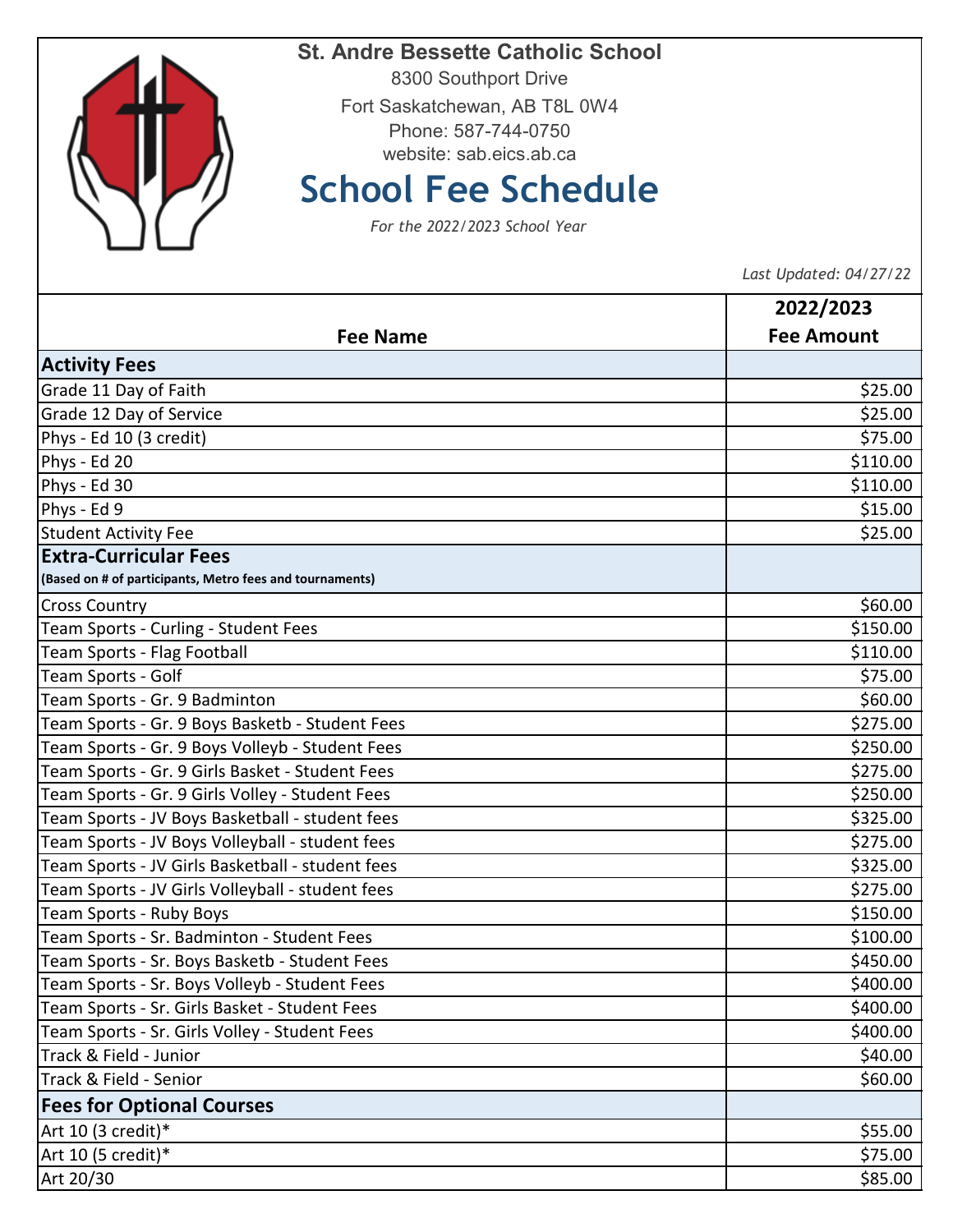

## **St. Andre Bessette Catholic School**

8300 Southport Drive Fort Saskatchewan, AB T8L 0W4 Phone: 587-744-0750 website: sab.eics.ab.ca

## **School Fee Schedule**

*For the 2022/2023 School Year*

 *Last Updated: 04/27/22* 

|                                             | 2022/2023         |
|---------------------------------------------|-------------------|
| <b>Fee Name</b>                             | <b>Fee Amount</b> |
| Art 9                                       | \$40.00           |
| Broadcasting 10/20/30                       | \$45.00           |
| Construction 10 *                           | \$150.00          |
| Construction 20 or 30*                      | \$150.00          |
| Construction 9 *                            | \$85.00           |
| Cosmetology 10                              | \$85.00           |
| Cosmetology 20/30                           | \$180.00          |
| Cosmetology 30 - 10 credit                  | \$230.00          |
| Cosmetology 9                               | \$50.00           |
| Design Studies 9 *                          | \$35.00           |
| Digital Design 10 (3 credit) *              | \$35.00           |
| Digital Design 10/20/30 (5 credit)*         | \$45.00           |
| Digital Photography 10-12                   | \$50.00           |
| Drama 10 (5 credit)                         | \$70.00           |
| Drama 20 & 30                               | \$70.00           |
| Drama 9                                     | \$60.00           |
| Early Bird Phys - Ed 10,20 & 30 (off)       | \$100.00          |
| Fashion 10/20/30                            | \$30.00           |
| Fashion 9                                   | \$30.00           |
| Foods 10                                    | \$130.00          |
| Foods 20 or 30                              | \$130.00          |
| Foods 9                                     | \$78.00           |
| Game Design 9                               | \$35.00           |
| Outdoor Ed 9                                | \$75.00           |
| Outdoor Living 10                           | \$100.00          |
| Peer Mentorship                             | \$40.00           |
| Personal Fitness 10                         | \$65.00           |
| Personal Fitness 20 or 30                   | \$65.00           |
| Personal fitness 20/30 Enhanced - 10 credit | \$130.00          |
| <b>Personal Fitness 9</b>                   | \$40.00           |
| Robotics 10/20/30                           | \$50.00           |
| Robotics 9                                  | \$50.00           |
| Stainglass 15/25                            | \$75.00           |
| <b>Non-Curricular Goods &amp; Services</b>  |                   |
| Cautionary Fee-refundable book deposit      | \$100.00          |